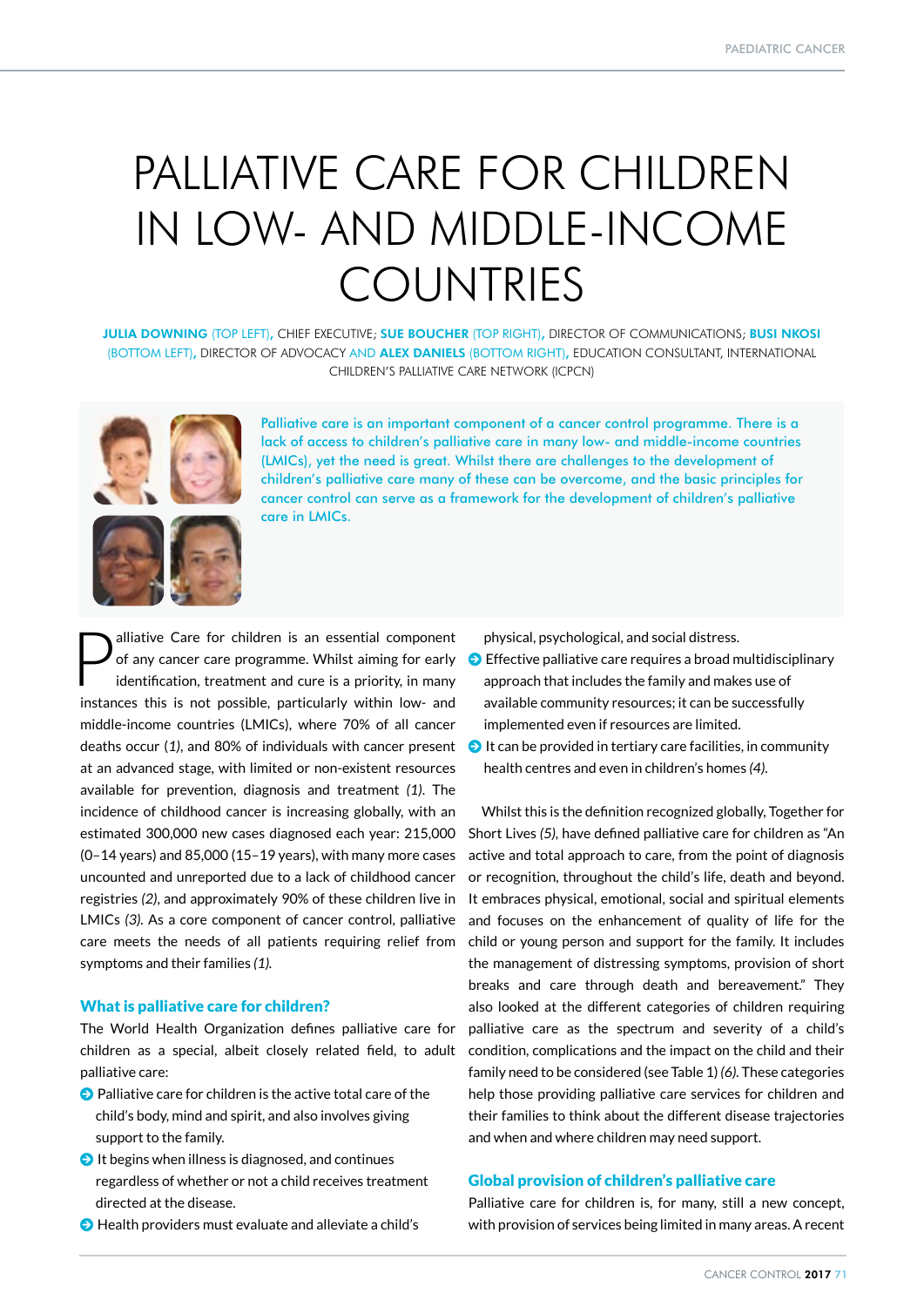#### **Table 1: Examples of infectious diseases in patients presenting to various healthcare settings and RDTs available**

| Category 1<br>Life-threatening conditions for which curative treatment may be<br>feasible but can fail                                                                         | Access to palliative care services may be necessary when treatment<br>fails or during an acute crisis, irrespective of the duration of threat to<br>life. On reaching long-term remission or following successful curative<br>treatment there is no longer a need for palliative care services.<br>Examples: cancer, irreversible organ failures of heart, liver, kidney. |
|--------------------------------------------------------------------------------------------------------------------------------------------------------------------------------|---------------------------------------------------------------------------------------------------------------------------------------------------------------------------------------------------------------------------------------------------------------------------------------------------------------------------------------------------------------------------|
| Category 2<br>Conditions where premature death is inevitable                                                                                                                   | There may be long periods of intensive treatment aimed at prolonging<br>life and allowing participation in normal activities.<br>Examples: cystic fibrosis, duchenne muscular dystrophy.                                                                                                                                                                                  |
| Category 3<br>Progressive conditions without curative treatment options                                                                                                        | Treatment is exclusively palliative and may commonly extend over<br>many years.<br>Examples: batten disease, mucopolysaccharidoses.                                                                                                                                                                                                                                       |
| Category 4<br>Irreversible but non-progressive conditions causing severe<br>disability, leading to susceptibility to health complications and<br>likelihood of premature death | Examples: severe cerebral palsy, multiple disabilities, such as following<br>brain or spinal cord injury, complex healthcare needs, high risk of an<br>unpredictable life-threatening event of episode.                                                                                                                                                                   |
| Additional proposed categories (Wood et al):<br>Category 5<br>Neonates with limited life expectancy                                                                            |                                                                                                                                                                                                                                                                                                                                                                           |
| Category 6<br>Members of a family having unexpectedly lost a child from a<br>disease, an external cause or during the perinatal period                                         |                                                                                                                                                                                                                                                                                                                                                                           |

study looking at the global need for children's palliative care estimates that at least 21.5 children globally need access to palliative care services, with at least 8 million of these needing specialist palliative care *(7)*. Furthermore, initial analysis of need versus provision i.e. a gap analysis, suggests that in some countries such as Zimbabwe and Kenya, less than 1–5% of children in need can currently access services *(8)*, with the global estimation being that less than 10% of children in need can currently access palliative care, i.e. there are over 19 million children globally who need palliative care but cannot access services. Thus, whilst it is estimated that only 6% of the overall global need for palliative care is for children *(9)*, this still represents a global imperative for the development of children's palliative care.

A systematic review published in 2011, identified that 65.6% of countries had no known children's palliative care activity with only 5.7% having provision that was reaching mainstream providers *(10)*. This review based on the levels of palliative care provision, developed by Clark and Wright *(11)* highlighted the need for urgent development of palliative care services for children, particularly noting the need for development within low- and middle-income countries, where need is often greatest, but provision non-existent. These findings were endorsed by Connor et al's study *(7)* which found that the estimated need for children's palliative care ranged from almost 120 per 10,000 children in Zimbabwe, a low-income country with high incidence of HIV, to that in a high income country such as the United Kingdom where approximately 20 per 10,000 children need access to palliative care. Whilst HIV is a key challenge for children's palliative care, congenital

anomalies and neonatal conditions account for the greatest number of children in need of palliative care at the end of life *(9)*, with those from cancer accounting for just 5.69% of the need at the end of life.

Whilst estimating the need and provision of children's palliative care can be challenging, the International Children's Palliative Care Network (ICPCN) has a directory of services globally, and estimates the provision of children's palliative care (Figure 1). From this, ICPCN has been able to track the development of children's palliative care globally, but it also shows the immense need for urgent and ongoing developments within the field across the majority of LMICs.

### The International Children's Palliative Care Network

The International Children's Palliative Care Network (ICPCN) is a global network of individuals and organizations working in the field of palliative care for children. The vision of ICPCN is to achieve worldwide the best quality of life and care for children and young people with life limiting illnesses, their families and carers. Ensuring that children's palliative care is acknowledged and respected as a unique discipline within healthcare systems and provided by suitably trained and qualified people to all children with life limiting or life threatening conditions and their families, regardless of where in the world they live. Care should include services, therapies and medications that will reduce pain and suffering and encompass all their physical, social, emotional, spiritual and developmental needs and that of their families, allowing for the best possible quality of life *(12)*. ICPCN works in five key areas:

 $\Theta$  Communication – with members, organizations,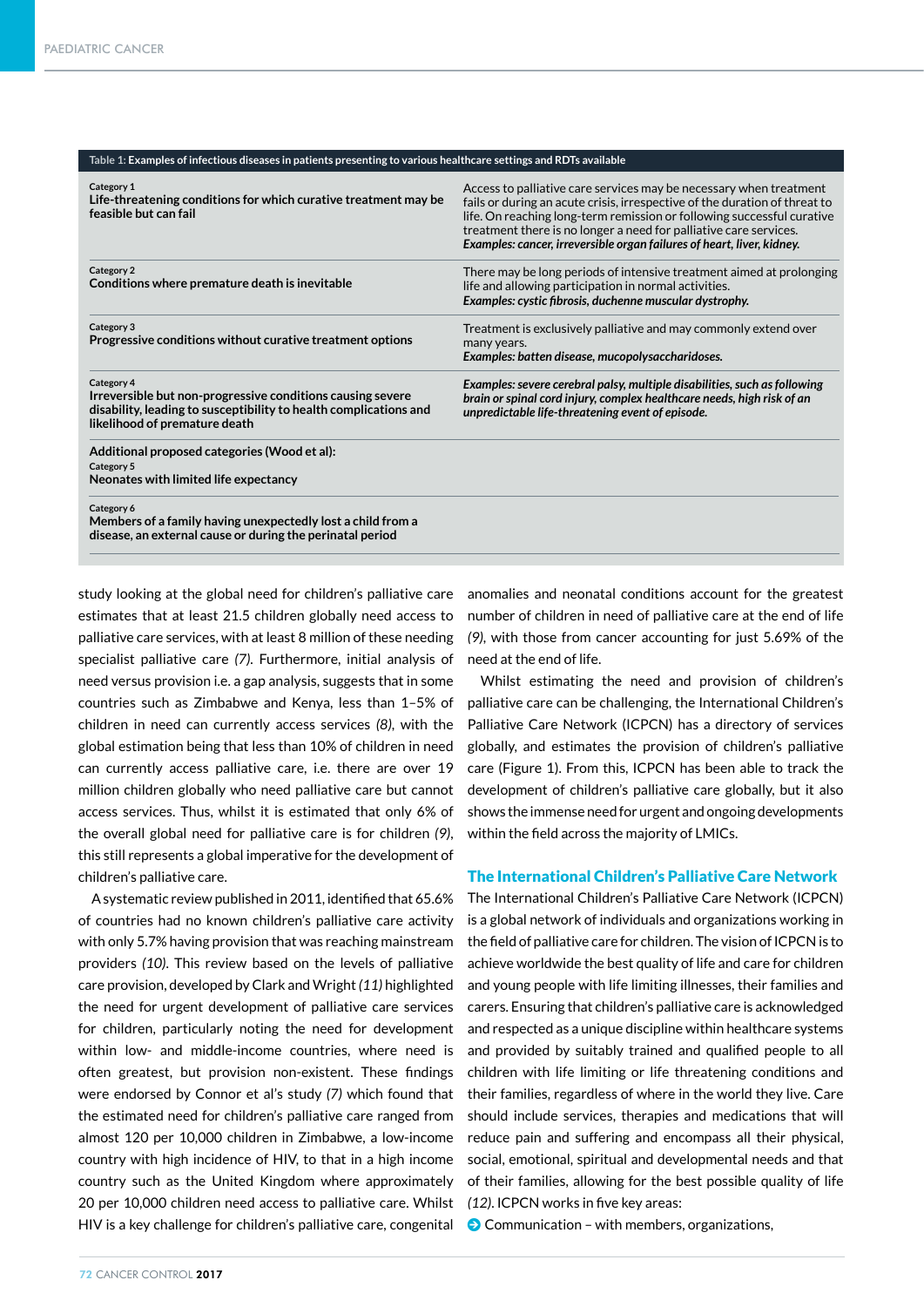

**Figure 1: An ICPCN map showing estimates of palliative care provision**

policymakers etc. providing an international directory and mapping of services, networking opportunities, facilitating sharing of innovations and resources, provision of an up-to-date website providing a comprehensive source of information, editing the international children's edition of ehospice (website) and publishing resources and position papers on important issues related to children's palliative care.

- $\Theta$  Advocacy conducting advocacy at the national, international, regional and global levels depending on need and in conjunction with local and international partners. Representing children's palliative care in different fora such as the World Health Assembly, the WHO technical advisory group, the UN care and support task force, to name but a few.
- $\Theta$  Research co-ordinating and conducting research in different aspects of children's palliative care, such as children's understanding of illness, death and dying; the global need for children's palliative care; what makes a successful model for children's palliative care in sub-Saharan Africa; and studies looking at the 2-step vs 3-step analgesic ladder.
- $\bullet$  Education providing face-to-face training on children's palliative care, train the trainers and supporting the delivery of diploma, degree and masters' programmes. The provision of online e-learning training courses, endorsed by the University of South Wales and available in a variety of different languages. Covering topics such as pain assessment and management, communicating with children, bereavement, play, end-of-life care, and perinatal palliative care. Conferences are also held within LMICs, working with local partners, in order to promote the

advancement of children's palliative care in that region.  $\bigodot$  Support and development - offering strategic support and materials to individuals and organizations wishing to start children's palliative care services in their part of the world, help and advice reintegration of services, models of care, etc.

# Challenges for the development of CPC in LMICs

A variety of best practice models of children's palliative care in LMICs have been described e.g. Umodzi in Queen Elizabeth Hospital in Blantyre Malawi, Yayasan Rumah Rachel (Rachel House) in Jakarta Indonesia, and the Belarusian Children's Hospice (BCH) *(13)*. However, many challenges exist in the development of palliative care for children in LMICs and these can be seen in relation to the public health approach to the development of palliative care *(14)* in the areas of policy, education, medication availability and implementation *(13)*. These include:

- $\Theta$  A lack of policies on palliative care generally and children's palliative care specifically.
- $\bullet$  A lack of the recognition for the need of palliative care for children, and what palliative care can offer.
- $\bullet$  A lack of the integration of palliative care for all ages, including neonates, children and young people, into the health system.
- $\bullet$  A lack of access to education in the countries with the greatest need, alongside a lack of access to clinical sites for the modelling of children's palliative care, and a lack of access to specialist children's palliative care training
- $\bullet$  A lack of access to medications for palliative care, in particular to that of moderate to severe pain relieving opioids, such as oral morphine. Where the Essential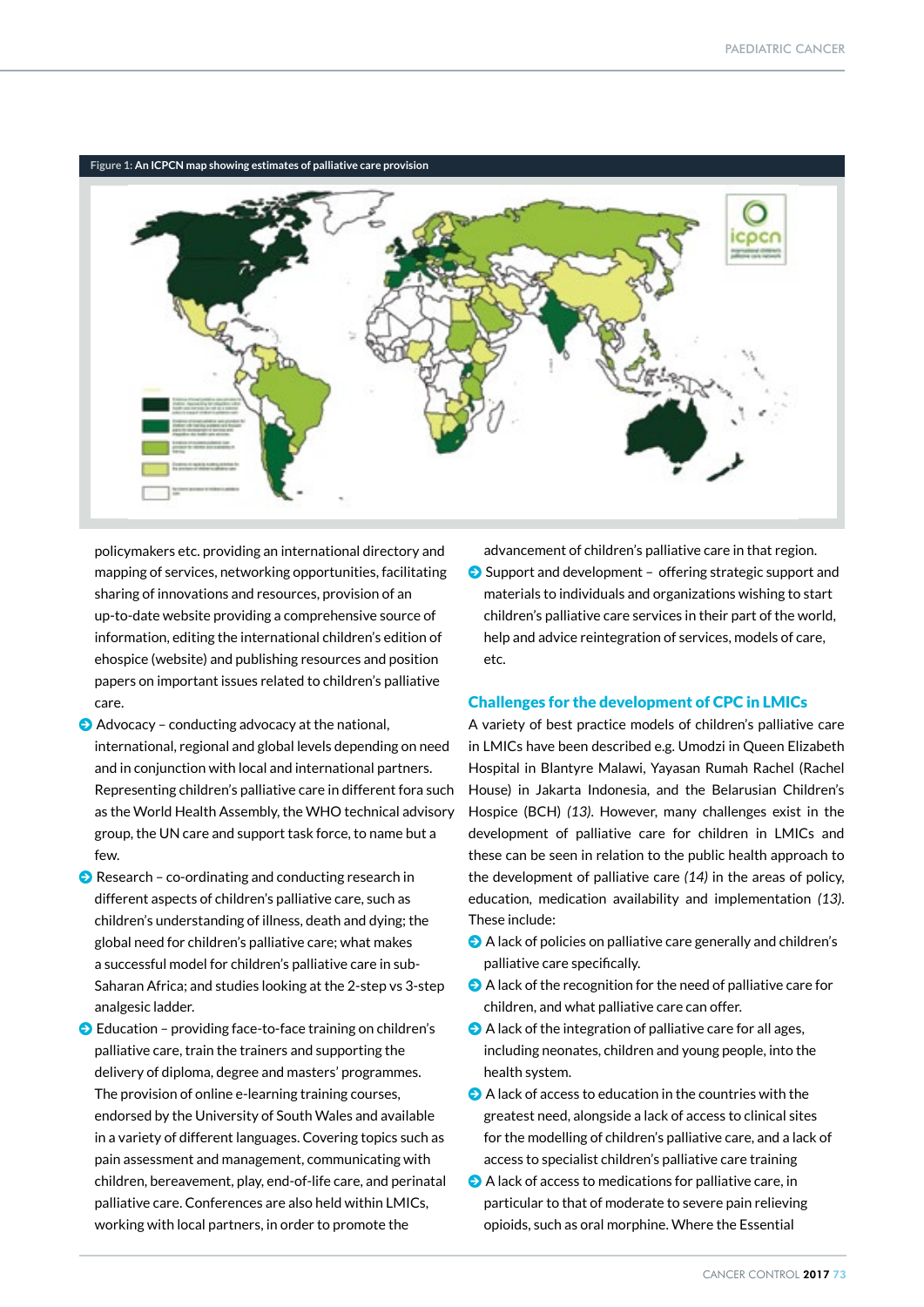Medicines List (EML) *(15)* for palliative care has been adopted, medicines may still not be available or accessible to the children in need, and evidence suggests that access to such medicines for children is poor *(16)*.

 $\odot$  A lack of resources, such as financial, which impacts on the above.

#### Strategies for the development of CPC in LMICs

Whilst the greatest need for the development of children's palliative care is in LMICs, these are often the countries with least capacity for development, the most barriers to provision and the greatest health inequalities. The WHO sets out some basic principles for cancer control which can serve as a basis for implementing palliative care *(1)*: leadership; involvement of stakeholders; creation of partnerships; responding to the needs of people; decision-making based on evidence; seeking continuous improvement; application of a systemic integrated approach; and adoption of a stepwise approach to planning and implementation. This framework is useful in reviewing some of the core infrastructure and services needed for the development of children's palliative care in LMICs.

- 1) **Leadership** i.e. the activity of leading a group of people or an organization or the ability to do this *(17)*. Leadership involves establishing a clear vision, sharing that vision with others so that they will follow; providing the information, knowledge and methods to realize the vision; co-ordinating and balancing conflicting interests of all members and stakeholders *(17)*. Leadership has been, and remains key in the ongoing development of children's palliative care. Globally, there have been individuals, such as Ann Armstrong-Daly and Sister Frances Dominica and organizations, such as ICPCN, Children's Hospice International (CHI) and Together for Short Lives, who have been recognized as the leaders within the field. ICPCN seeks to work with individual leaders from different countries to support them to lead the development of children's palliative care within their country and region. Research into what are the components contributing to a successful model of children's palliative care in sub-Saharan Africa identified that having clear and strong leadership is essential, with leadership that is focused on the vision of children's palliative care, is passionate about the cause, and empowers and enables others to follow such that there is ongoing and lasting development *(18)*. Likewise, changes in leadership along with a lack of leadership contribute to the challenges for models of children's palliative care.
- 2) **Involvement of stakeholders and creation of partnerships** – It is essential that we work together in partnership to achieve the aim of increasing access to and availability of

children's palliative care. Together we are stronger, and there are times when the ICPCN works in partnership with organizations working more broadly in palliative care, such as the International Association of Hospice and Palliative Care (IAHPC), the Worldwide Hospice and Palliative Care Alliance (WHPCA) and the Union International for Cancer Control (UICC), such as when working together to increase access and availability to the essential medicines for palliative care – both for adults and for children. By working in partnership on this issue we have a stronger voice, particularly as we note that only about 6% of global palliative care need is for children *(9)*. Working in partnership also helps to foster an environment of mutual learning and mentorship where we can learn from each other and support each other. It is also important that developments are led from within country, thus the presence of local stakeholders is essential and ICPCN seeks to work through local, national and regional stakeholders as appropriate, thus fostering ownership and therefore ongoing sustainability of the development of children's palliative care services. Examples of partnerships include ICPCN working with World Child Cancer to support the development of CPC in Bangladesh, and also ICPCN working on an international forum with Childhood Cancer International, to promote and advocate for palliative care for all children with cancer.

- 3) **Responding to the needs of the people**  any palliative care service needs to respond to the palliative care needs of children and their families. Needs assessments have been carried out both in terms of the numbers of children needing palliative care within countries and the needs of children requiring palliative care e.g. in South Africa *(19)*, in Ireland *(20)*, in Serbia *(21)*. Understanding need is linked to ensuring the services respond to the needs of the community, are in touch with the environment and have a clear vision.
- 4) **Decision-making based on evidence and seeking continuous improvement** – unfortunately there is a lack of evidence globally within children's palliative care. A review of the status of palliative care in children in sub-Saharan Africa, found that there is very little data within the field, particularly with regards to childhood cancers in Africa, models of children's palliative care and a general lack of an evidence base for children's palliative care, with no measurement tools *(22)*. In 2012 new guidelines were published by the WHO with regards to the pharmacological treatment of persisting pain in children with medical illnesses *(23)*. One of the challenges to the development of these guidelines was the lack of evidence on the use of medications in children's palliative care, with the WHO calling on organizations to undertake research and strengthen the evidence base within children's palliative care, with ICPCN being seen as a key stakeholder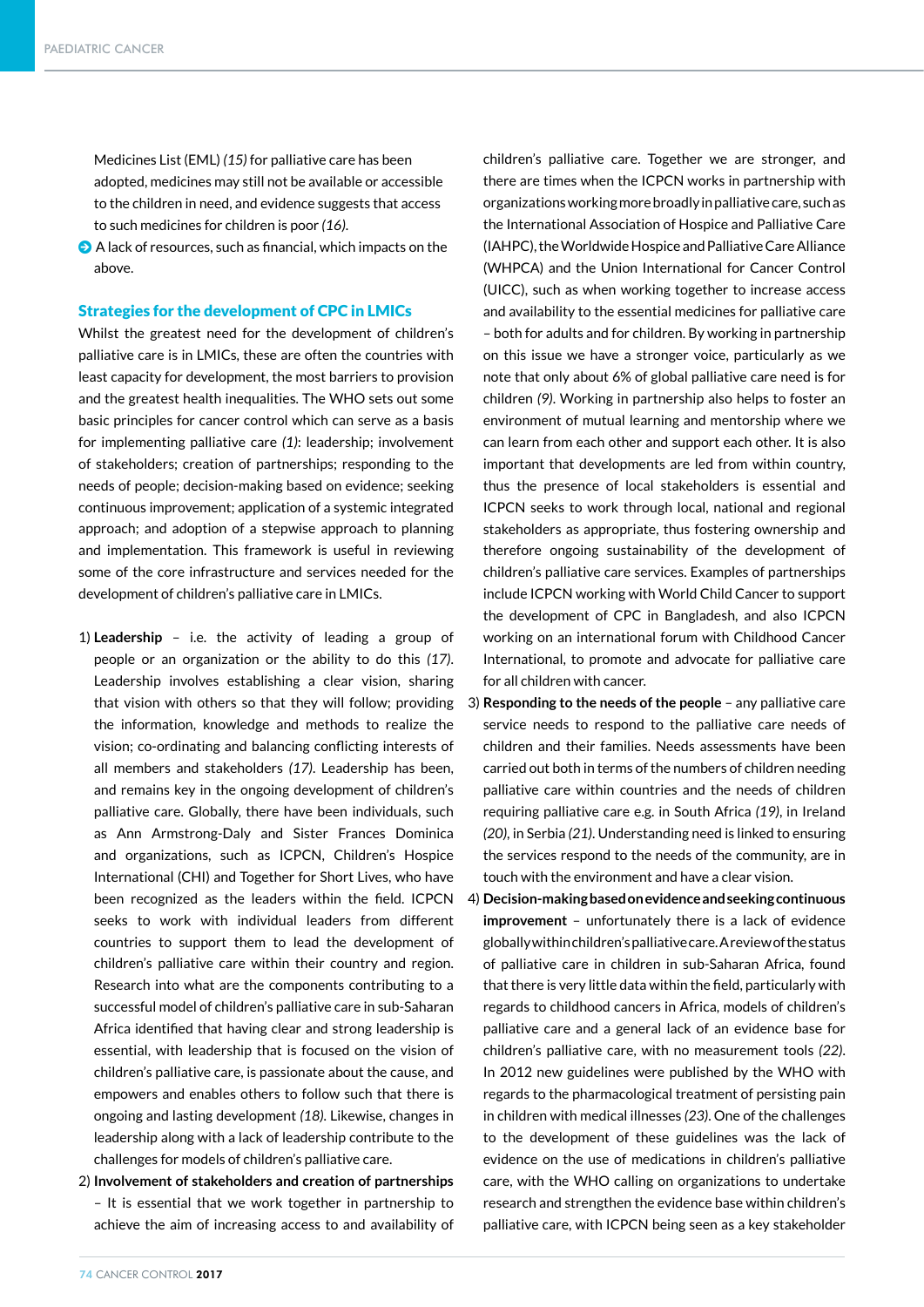in this *(24)*. Global priorities for research on children's palliative care have been developed *(25)* and include areas around pain management, how to control pain in the absence of strong analgesics, models of palliative care development, and children's understanding of illness, death and dying – all areas of evidence important for the ongoing development of children's palliative care in LMICs. In the past, research has been seen as optional, however it is not and should be a core component of any children's palliative care services – indeed the less resources that we have, the more we need to know that we are using them in the best possible way, with the best possible outcomes. The need for a measurement tool to measure outcomes in children's palliative care has been recognized with the ongoing development of the APCA Children's Palliative Outcome Scale (APCAC-POS) *(26, 27)*  which can be used both for research, but also for audit and ensuring continuous improvement.

- 5) **Application of a systemic integrated approach** The importance of an integrated palliative care service was stressed within the World Health Assembly (WHA) resolution on palliative care. The resolution urges Member States to "support the comprehensive strengthening of health systems to integrate evidence-based, cost-effective and equitable palliative care services in the continuum of care, across all levels, with emphasis on primary care, community and home-based care and universal coverage schemes" *(p3 28)*. In the development of children's palliative care in LMICs there must be an integrated, co-ordinated approach. One that shows a clear strategy, is adaptable, consistent, provides different components of care through the holistic approach – all key elements that make an effective children's palliative care programme *(18)*.
- 6) **Adoption of a stepwise approach to planning and implementation** – The WHA resolution *(28)* recognizes the need and ongoing challenges for the provision of palliative care for all ages and recommends that palliative care should be an integral component of all relevant global disease control and health system plans, including those relating to noncommunicable diseases (NCDs) such as cancer, and universal health coverage. Thus, there needs to be clear planning in place, clear policies and an implementation plan for the development and expansion of children's palliative care that is realistic, affordable and sustainable. Services can exist as stand-alone non-profit organizations, or be aligned in government-funded hospital or academic centres, and the development of beacon centres across the region can support both service development and education *(29)*. Clear national and advocacy plans need to be developed in order to ensure the development and implementation

of the essential medicines for palliative care *(30)* including paediatric formulations, and to ensure the availability of appropriate education on children's palliative care at the different levels as identified in the WHA resolution *(28*), and in various education and competency documents such as the EAPC White Paper on core competencies for education in paediatric palliative care *(31)* and the APCA core competencies for palliative care in Africa *(32)*. Education needs to be provided in a variety of forms such as through face-to-face training, clinical placements and online training, such as the ICPCN e-learning programmes (www.elearnicpcn.org), in order to ensure that education is available to all, regardless of where they live.

#### **Conclusion**

There is a great need globally for the ongoing development of children's palliative care, particularly within LMICs, and for children with cancer, alongside those with other conditions requiring palliative care. Barriers exist to the provision of CPC in LMICs but many of these can be overcome through clear advocacy, planning and implementation. Changes to such health inequalities can be addressed through the WHO framework, and the implementation of a comprehensive cancer control programme thus increasing access in LMICs. The ICPCN, the only network working together for the development of CPC globally, is in a unique position to support this ongoing development of CPC in LMICs in order that all children, regardless of where they live, will eventually have access to culturally appropriate palliative care provision.  $\blacksquare$ 

*Professor Julia Downing is an experienced palliative care nurse, educationalist and researcher. She has been working within palliative care for 25 years, with 17 of those working internationally in Uganda, Africa, Eastern Europe and throughout the world developing palliative care services for adults and children. She is the Chief Executive of the ICPCN and is an Honorary Professor at Makerere University, Kampala. She serves on the Boards of several NGOs and was the recipient of the Robert Tiffany lectureship from the ISNCC in 2014, was profiled in a publication on Women as Change Agents in Oncology and was awarded an Honorary fellowship from Cardiff University in 2016.*

of appropriate national policies, to ensure the availability *of PatchSA, and is a board member of Umduduzi Hospice Care for Sue Boucher is an educator by profession, consultant editor and*  author of children's books and educational textbooks. She is the *Director of Communications for ICPCN and oversees all activities related to communication, networking, media releases and information sharing. She manages the ICPCN website and edits the international children's edition of ehospice. She is an adviser to the Elizabeth Kübler-Ross Foundation, sits on the steering committee*